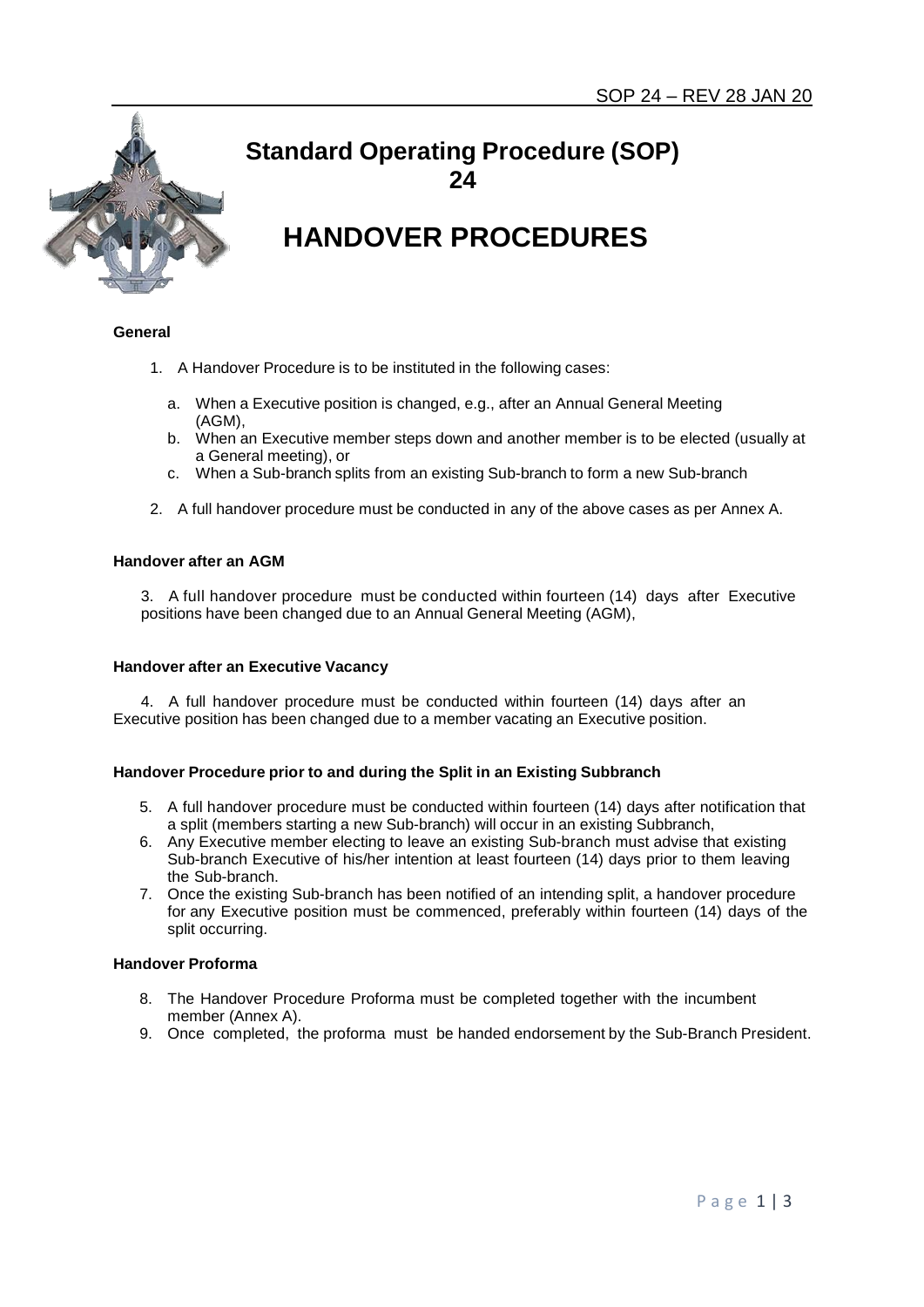#### ANNEX A TO SOP 24 HANDOVER PROCEDURES DATED 08 DEC 15

### **HANDOVER CERTIFICATE**

Date of Handover

Name of Member handing over

| AKA: | .<br>$\overline{\phantom{0}}$<br>Full<br>Name: |
|------|------------------------------------------------|
|      |                                                |

Position of Member Handing over

| <b>PRES</b> | <b>V/PRES</b> | <b>DEC</b> | <b>TREAS</b> | <b>SSM</b> | QM | <b>SSL</b> |
|-------------|---------------|------------|--------------|------------|----|------------|
|             |               |            |              |            |    |            |

| IF PRESIDENT        | Have you briefed the incumbent on everything pertinent to<br>the Sub-branch and the Club? | YES/NO |
|---------------------|-------------------------------------------------------------------------------------------|--------|
| IF VICE PRESIDENT   | Have you briefed the incumbent on everything pertinent to<br>the Sub-Branch?              | YES/NO |
| <b>IF SECRETARY</b> | Have you briefed and introduced the incumbent to the<br>following:                        | YES/NO |
|                     | <b>SUB-BRANCHMINUTES ELECTRONIC</b>                                                       |        |
|                     | FILES (EMAILS ETC) DOCUMENTS                                                              |        |
|                     | FILED AWAY HARD COPIES OF                                                                 |        |
|                     | <b>DOCUMENTS</b>                                                                          |        |
| <b>IF TREASURER</b> | Have you briefed and introduced the incumbent to the<br>following?                        | YES/NO |
|                     | SUB-BRANCH BANK ACCOUNT HOLDINGS                                                          |        |
|                     | SUB-BRANCH BOOKS OF ACCOUNTS                                                              |        |
|                     | SUB-BRANCH CHEQUE BOOKS AND DEPOSIT<br><b>BOOKS</b>                                       |        |
|                     | ALL EXISTING SIGNATURIES                                                                  |        |
|                     | ANY EFT PROCESSES                                                                         |        |